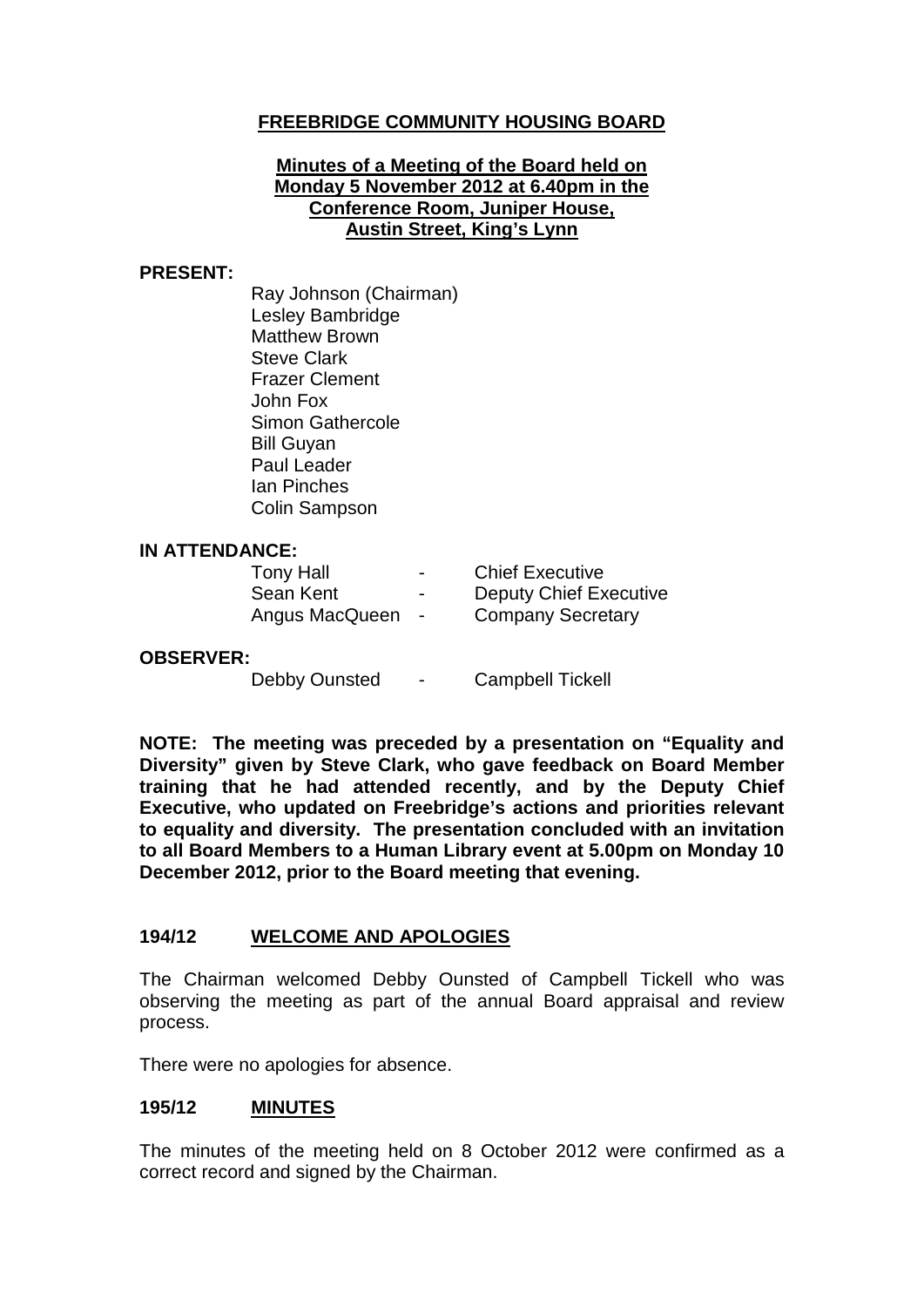# **196/12 MATTERS ARISING**

### **(a) Awards Ceremonies (Minute Number 176/12(e))**

The Chief Executive said that the Board Vice-Chairman, Paul Leader, and some employees had recently attended a National Housing Federation regional awards ceremony. This was because the Jog-on Project, which Freebridge operated along with two local partners, had been nominated for a Community Impact Award. Although the Project had not won, it had been a significant achievement even to be nominated. The Board asked that its thanks be recorded to all those involved in the Project.

It was noted that Freebridge representatives would be attending the National Training Journal Awards ceremony later in the month, for which Freebridge had been shortlisted.

### **(b) Board Recruitment (Minute Number 176/12(f)**

In answer to a question, the Chief Executive stated that research was being undertaken regarding the issue of couples sitting on the same Board. The results would be reported back to the Board in due course.

### **(c) Local Support for Council Tax Scheme (Minute Number 186/12)**

The Chief Executive referred to the response that he had sent to the Borough Council's consultation on its proposals around support with Council Tax payments. The response had reflected the discussion at the last Board meeting and had been copied to the Norfolk Policy Authority and Norfolk County Council. As yet, no reply had been received from either the Borough Council or the County Council. The Policy Authority had responded, stressing that it would take its share of any liability arising from non-collection of Council Tax.

In answer to questions, the Chief Executive said that Freebridge's next steps should be to focus on doing everything that it could to help tenants. This included providing welfare advice, assisting tenants to downsize under the Under Occupation Policy, and investing in properties to keep heating bills to a minimum. Freebridge could also seek to influence the Borough Council on the kinds of cases at which it would target its hardship fund, and also to exert pressure on the County Council to contribute to the hardship fund.

The Board was very concerned to note the likely combined effect on many people of the forthcoming cuts in both Council Tax Benefit and Housing Benefit. This was exacerbated by the fact that most of those who would be affected were already struggling financially. The Chairman said that he would be discussing the situation with each Board Member at the appraisals being held later that week.

The Chief Executive also mentioned that Freebridge had been featured in a recent television report on BBC 1 East's Politics Show, about the "bedroom tax", one element of Housing Benefit reform.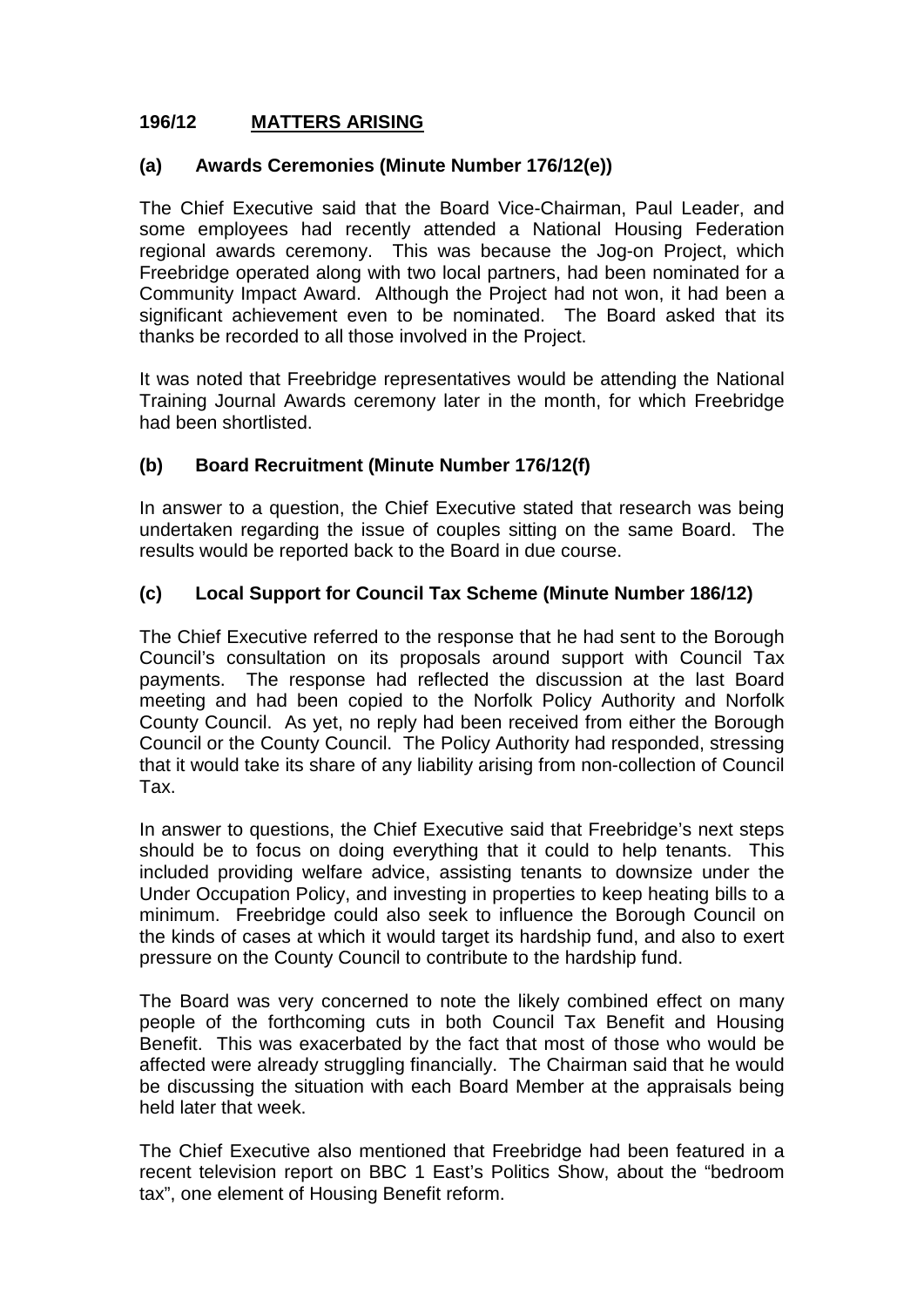# **197/12 DECLARATIONS OF INTEREST**

There were no declarations of interest.

### **198/12 CHAIRMAN'S UPDATE**

The Chairman thanked those Board Members who had taken part in a recent impromptu email debate on improving the Board's linkage with the Tenant Panel. This topic would be covered at the forthcoming Board away weekend.

The Chairman said that he had undertaken no activities as Chairman since the last meeting, other than his weekly meetings with the Chief Executive. However, he would shortly be undertaking the following activities:

- He would be conducting Board Member appraisals during that week.
- He would be taking part in the judging for the general needs garden competition, in the following week.
- He would be attending Board Member training at Bury St Edmund's on 16 November, regarding Universal Credit.
- He would be attending the Board away weekend on 23-24 November.
- He would be attending meetings towards the end of November to consider tender returns for the Hillington Square constructor contract.
- He would be attending the Training Journal Awards function in London on 29 November.

The Board noted the update.

# **199/12 CHIEF EXECUTIVE'S UPDATE**

### **(a) Plaxtole House**

**Confidential** 

### **(b) Providence Street**

The Chief Executive advised that information had been received from Norfolk County Council regarding the fees that were charged to each of the current user groups of the Providence Street facility. This would help in the negotiations with the user groups.

### **(c) Direct Debit Payments**

The Chief Executive explained that Freebridge currently processed Direct Debit rent payments in-house. However, it was intended to transfer this work to Allpay, who already processed other types of Freebridge rent payments.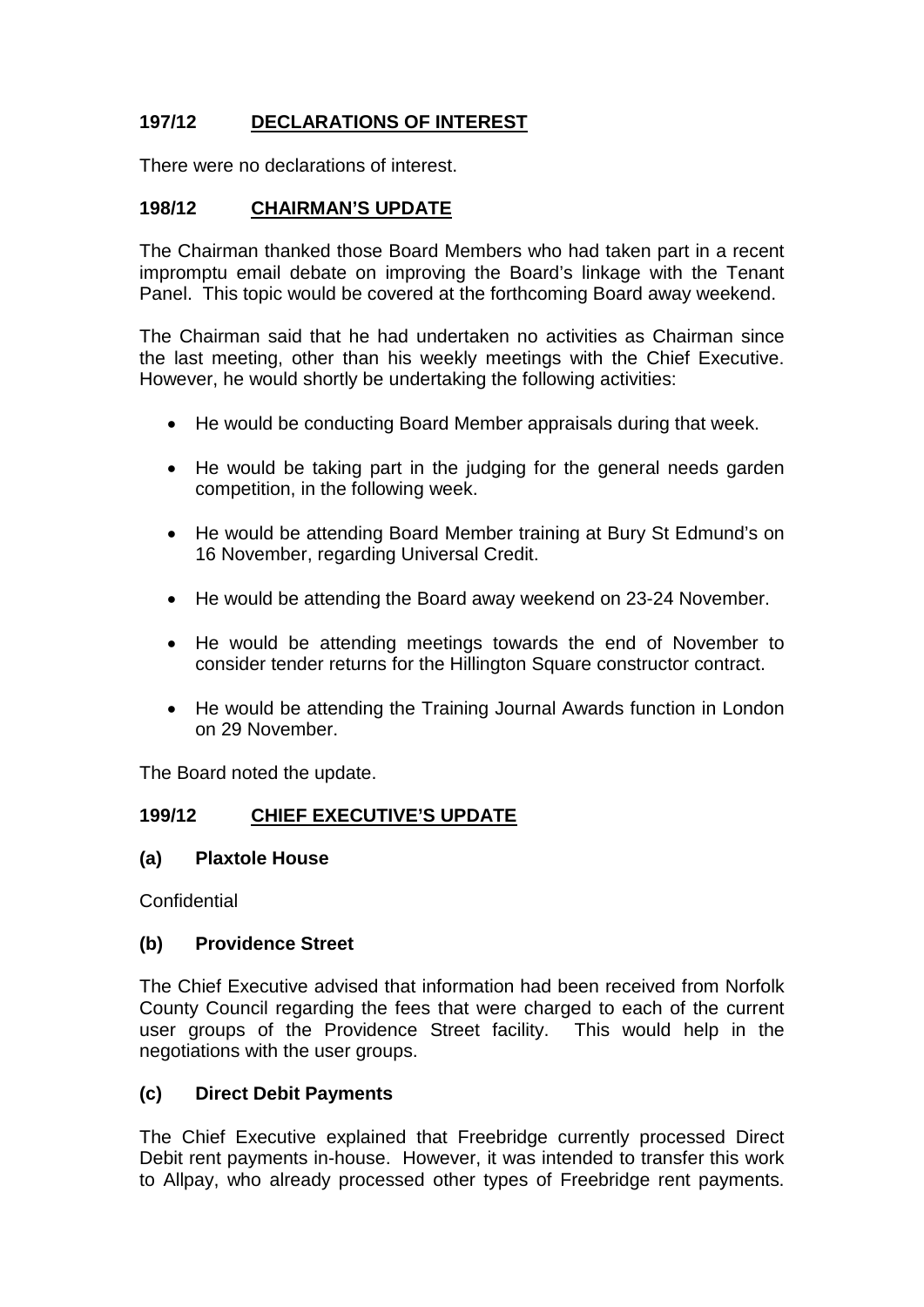As a result, customers would have considerably more choice as to when the payments could leave their accounts. This would help with encouraging the take-up of Direct Debit rent payments in preparation for the introduction of Universal Credit. Board approval was required to make the transfer, as it involved the execution of a Deed.

**RESOLVED:** That the transfer of Direct Debit rent payments to Allpay be approved.

# **200/12 DECLARATIONS OF INTEREST UPDATE**

Confidential item

### **201/12 EMPOLOYMENT OF A CLOSE RELATIVE OF AN EXISTING EMPLOYEE**

Confidential item

# **202/12 APPOINTMENT OF SHAREHOLDERS**

The Company Secretary presented a report which requested the Board to consider applications for tenant shareholding.

**RESOLVED:** That the applications for tenant shareholding set out in Appendix 1 to the report be approved.

# **203/12 OPERATIONS PERFORMANCE OVERVIEW**

# **(a) Introduction**

The Chief Executive presented the Operations Performance Overview report for the quarter ending 30 September 2012.

The Board was of the view that, while the report was interesting, much of the information it contained was operational, rather than strategic. The Board did not need this level of detail, and the staff time required in compiling it could be better spent elsewhere. The Board, therefore, requested that it continue to receive the appendices to the report, but that these were accompanied only by a brief covering report, highlighting significant issues by exception.

Discussion took place on some aspects of the report, as set out below.

### **(b) Decent Homes**

The Chief Executive advised that a bid for 50% funding for a 50 further properties to be changed to air source heat pumps had been successful. The Board asked that its thanks be recorded to the Assistant Director of Property Services for achieving this.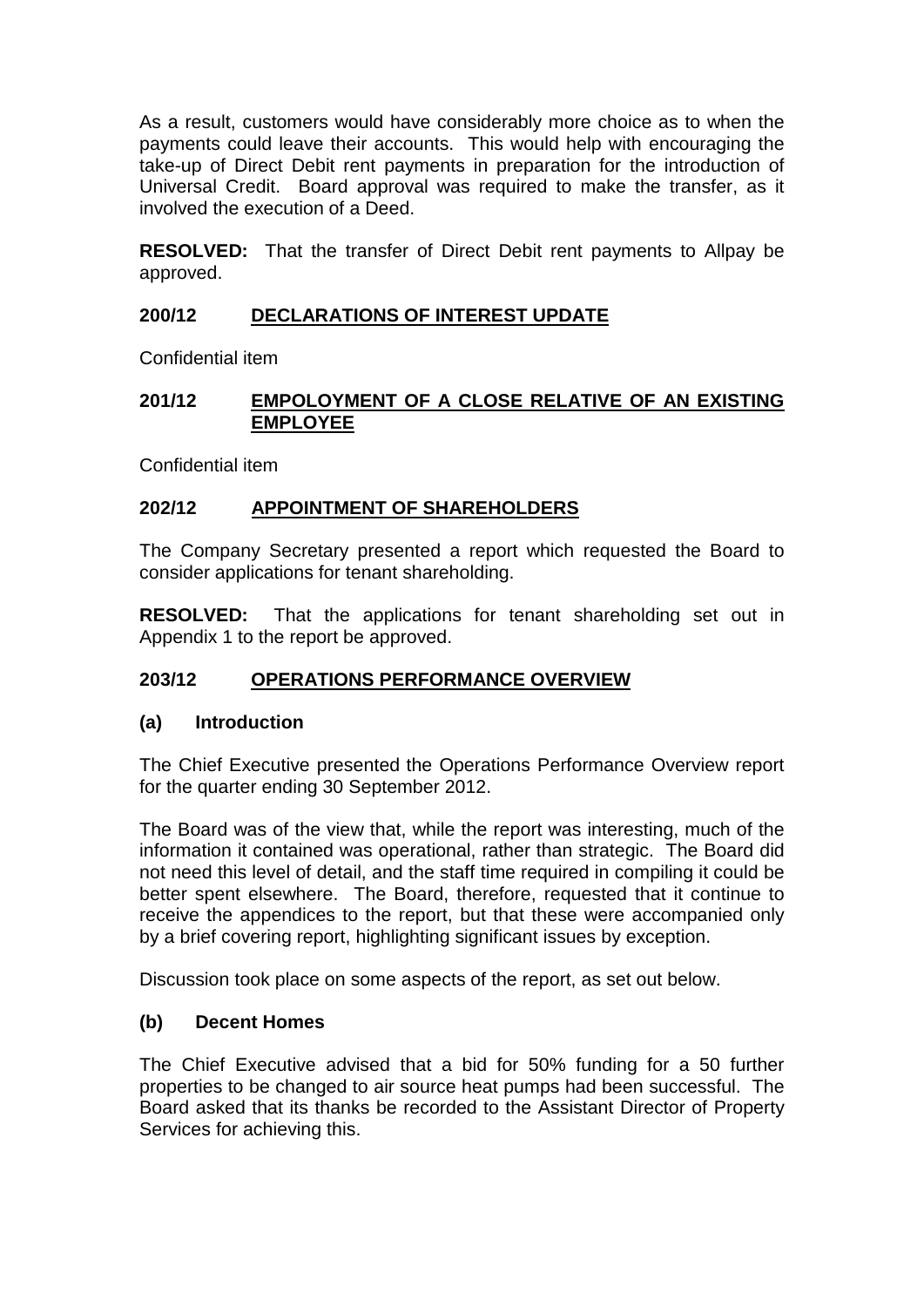In answer to a question, officers confirmed that all properties were being monitored, to ensure that necessary works were carried out at the appropriate time to avoid them falling into non-decency.

# **(c) Hillington Square**

Confidential

# **(d) Performance/Quarterly Trends**

The Board commented on the following:

- The performance around rent arrears was good, although not quite hitting the target. It would be important to monitor this.
- The ongoing achievement of 100% gas servicing certificates completed on time was excellent. A recent benchmarking report had shown that many associations were not achieving this.
- The performance around keeping appointments was good.

### **(e) Compliments**

A member commented on the pleasing number of compliments listed, and in particular that some names were mentioned more than once. The Chief Executive responded that he had written a personal "thank-you" note to four employees who had been frequently named in compliments.

### **(f) Feedback/Comments**

**Confidential** 

The Board noted the report.

### **204/12 FINANCE AND HUMAN RESOURCES QUARTERLY MANAGEMENT REPORT**

### **(a) Introduction**

The Deputy Chief Executive presented a report which provided financial information for the quarter ending 30 September 2012, together with Human Resources key performance indicator information. Discussion took place on some aspects of the report, as set out below.

# **(b) Income and Expenditure Account**

**Confidential**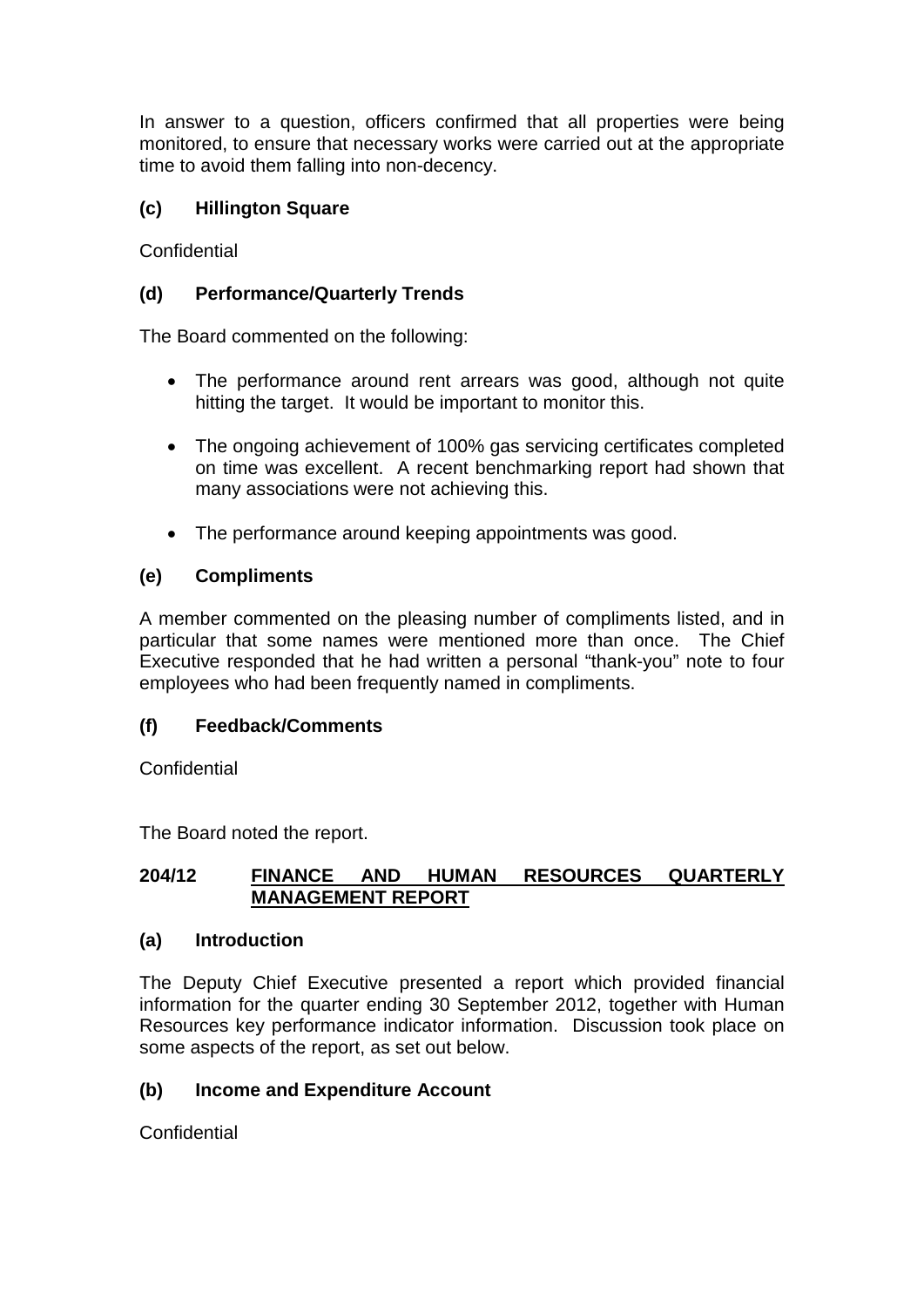# **(c) Property Services**

**Confidential** 

# **(d) Recyclable Grant Fund**

The Deputy Chief Executive highlighted that there was a new section to the report entitled "Recyclable Grant Fund". This was because a property had been sold under the "Right To Acquire" which had generated some grant funding that Freebridge had three years to use, otherwise it was returned to the Homes and Communities Agency. In answer to a question, officers confirmed that the funding would be used, and that it would be monitored in this report.

# **(e) Human Resources Key Performance Indicators**

The Board was pleased to note the improvements in the figures around sickness absence and staff turnover.

The Deputy Chief Executive advised that the annual staff survey had just been undertaken. There had been a 91% return rate – a huge improvement on last year. The results were very pleasing. They would be discussed with the Employee Panel and then presented with an action plan to the Board at its meeting on 10 December 2012.

The Deputy Chief Executive also reported that a leaflet was being produced to give potential job applicants an insight into what it was like to work for Freebridge. A number of employees had provided very positive quotes about their experiences of working for Freebridge, to be included in the leaflet. In answer to a question, the Deputy Chief Executive said that there was a shortage of certain technical skills in West Norfolk, and it was difficult to attract people to the area. Efforts were being made to improve recruitment, including work with schools and colleges. It was also noted that talent was nurtured within the organisation where possible.

The Board noted the report.

# **205/12 TREASURY MANAGEMENT UPDATE**

The Deputy Chief Executive presented a report which provided an update on treasury activity for the quarter ending 30 September 2012.

The Board noted the report.

### **206/12 RISK MANAGEMENT UPDATE**

The Deputy Chief Executive presented a report which detailed risk management activity during the quarter ending 30 September 2012 and provided an update to the Corporate Risk Map.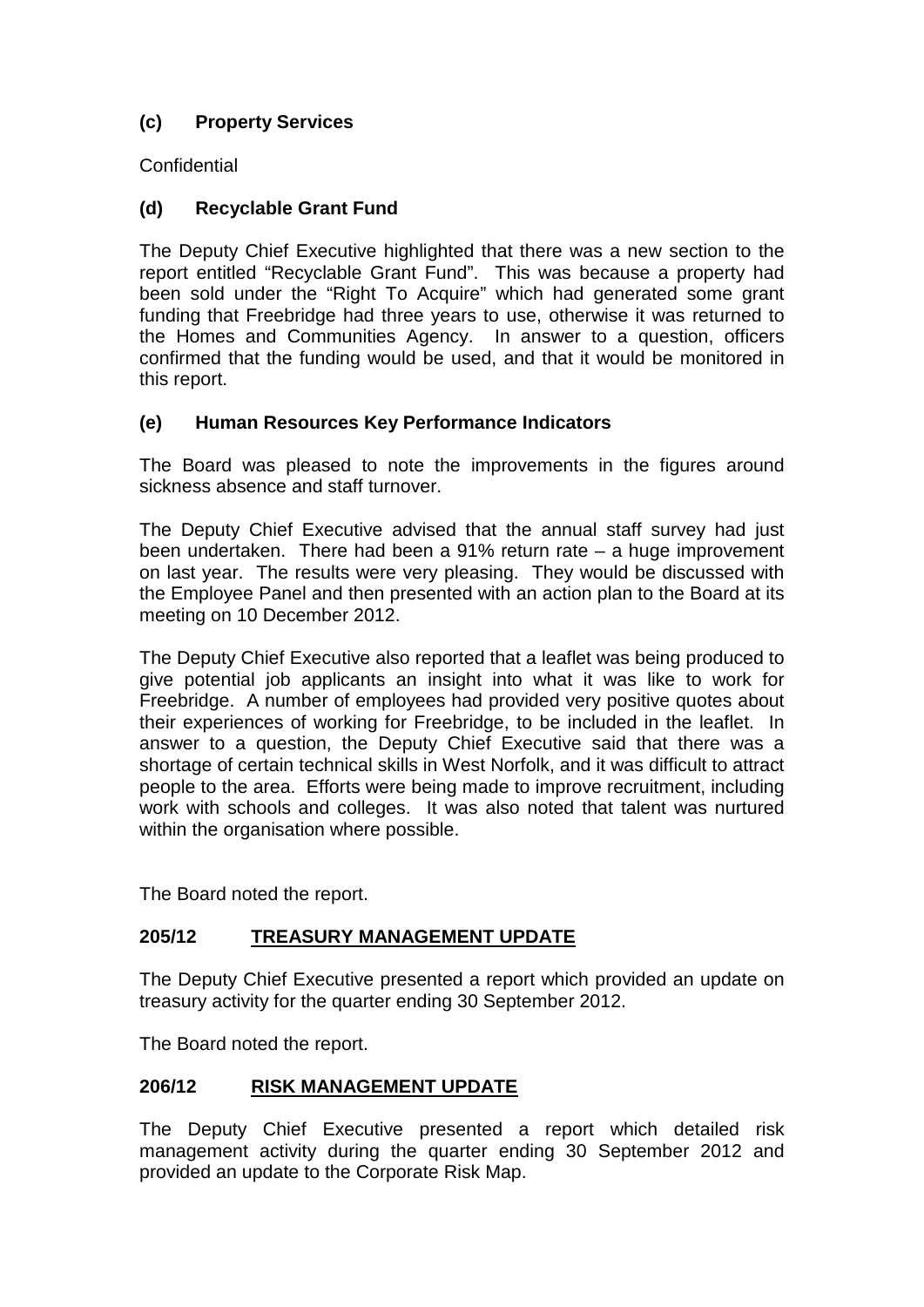In answer to a question, the Deputy Chief Executive said that the key current risks facing Freebridge related to welfare reform and the Hillington Square project. Other ongoing key risks were around fluctuations in interest rates, future rent increases and inflation on build costs. Robust plans were in place to manage these risks and mitigate their impact, where possible.

The Board noted the report.

### **207/12 BUSINESS PLAN 2012/13 – SECOND QUARTER UPDATE**

The Chief Executive presented a report which set out the second quarter update to the 2012/13 Business Plan.

The Board noted the report.

### **208/12 UNDERSTANDING THE DRIVERS OF SHELTERED NEEDS TENANT SATISFACTION 2012**

Confidential item

### **209/12 PENSION DISCRETION**

The Deputy Chief Executive presented a report which described a pension discretion that had been granted in relation to the early retirement of an employee.

The Board noted the report.

### **210/12 CHIEF EXECUTIVE'S APPRAISAL**

Confidential item

#### **211/12 URGENT ACTION TAKEN – PROPOSED PURCHASE OF A PROPERTY AT KING'S LYNN**

Confidential item

### **212/12 URGENT ACTION TAKEN – PROPOSED PURCHASE OF A PROPERTY AT HUNSTANTON**

Confidential item

### **213/12 WORK UPDATE**

The Company Secretary presented the work update, which included the following:

- Action Sheet
- Future Work Programme of the Board.

[Confidential paragraph]